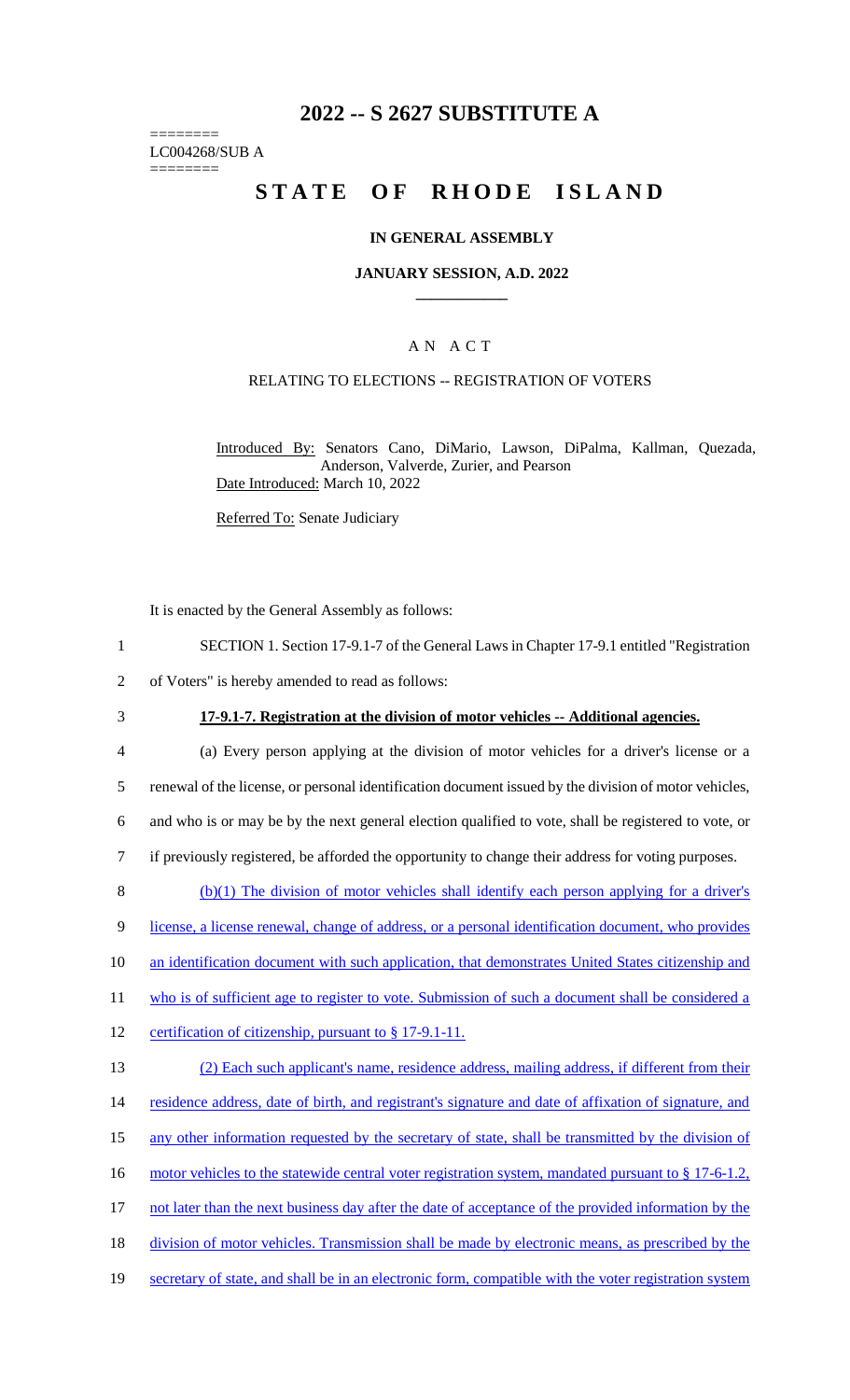1 maintained by the secretary of state. The secretary of state shall determine, upon receipt of such 2 record, if the person is registered to vote at the address which appears on the electronic record and 3 whether the person is a participant in the address confidentiality program set forth in §17-28-1. If 4 the person is not a participant in the address confidentiality program and is not registered to vote at 5 the address which appears in the electronic record, the secretary of state shall forward such 6 electronic record to the local board of the city or town of the applicant's residence. If the person is 7 a participant in the address confidentiality program, the secretary of state shall not forward the 8 electronic record and shall process the information in a manner consistent with the address 9 confidentiality program as set forth in chapter 28 of title 17. The secretary of state may adopt rules 10 to facilitate the administration of voter registration under this section consistent with the address 11 confidentiality program. 12 (3) Notice shall be sent by mail to each such applicant that the applicant shall be registered 13 to vote or, if already registered, then the address on the registration record shall be updated. The 14 notice shall include information on how the applicant may decline to become registered to vote or 15 decline to update their registration address, and on how to affiliate with a political party or update 16 their affiliation. Any applicant who does not so decline within fourteen (14) days of such mailing, 17 shall be registered or the registration record shall be updated. The mailing required by this section, 18 may be combined with the contents of an acknowledgement of registration or change of address, 19 pursuant to § 17-9.1-25, and if so combined, shall serve as acknowledgement of registration or 20 change of address, that shall be deemed to satisfy the requirements of § 17-9.1-25 if the recipient 21 does not decline to register to vote or change their address within fourteen (14) days of such 22 mailing. Any person who declines to register under this subsection, shall be removed from the 23 central voter registration system and deemed not to have submitted an application to register to 24 vote. The information transmitted pursuant to subsection (b)(2) of this section shall be deemed 25 confidential and shall not be open to public inspection or copying or included on any public 26 registration list, until after fourteen (14) days of such mailing. 27 (4) The division of motor vehicles may obtain information from the secretary of state 28 regarding the voter registration status of persons applying for a driver's license or renewal or 29 change of address of it or a personal identification document. If the information from the secretary 30 of state is available to the division of motor vehicles during the licensing transaction, and the 31 information indicates that such applicant is on the active or inactive voter list, the applicant's 32 information shall be processed as a registration update by the division of motor vehicles and the 33 secretary of state, under the procedures set forth in subsections (b)(2) and (b)(3) of this section 34 whether or not the applicant satisfies the conditions of subsection (b)(1) of this section.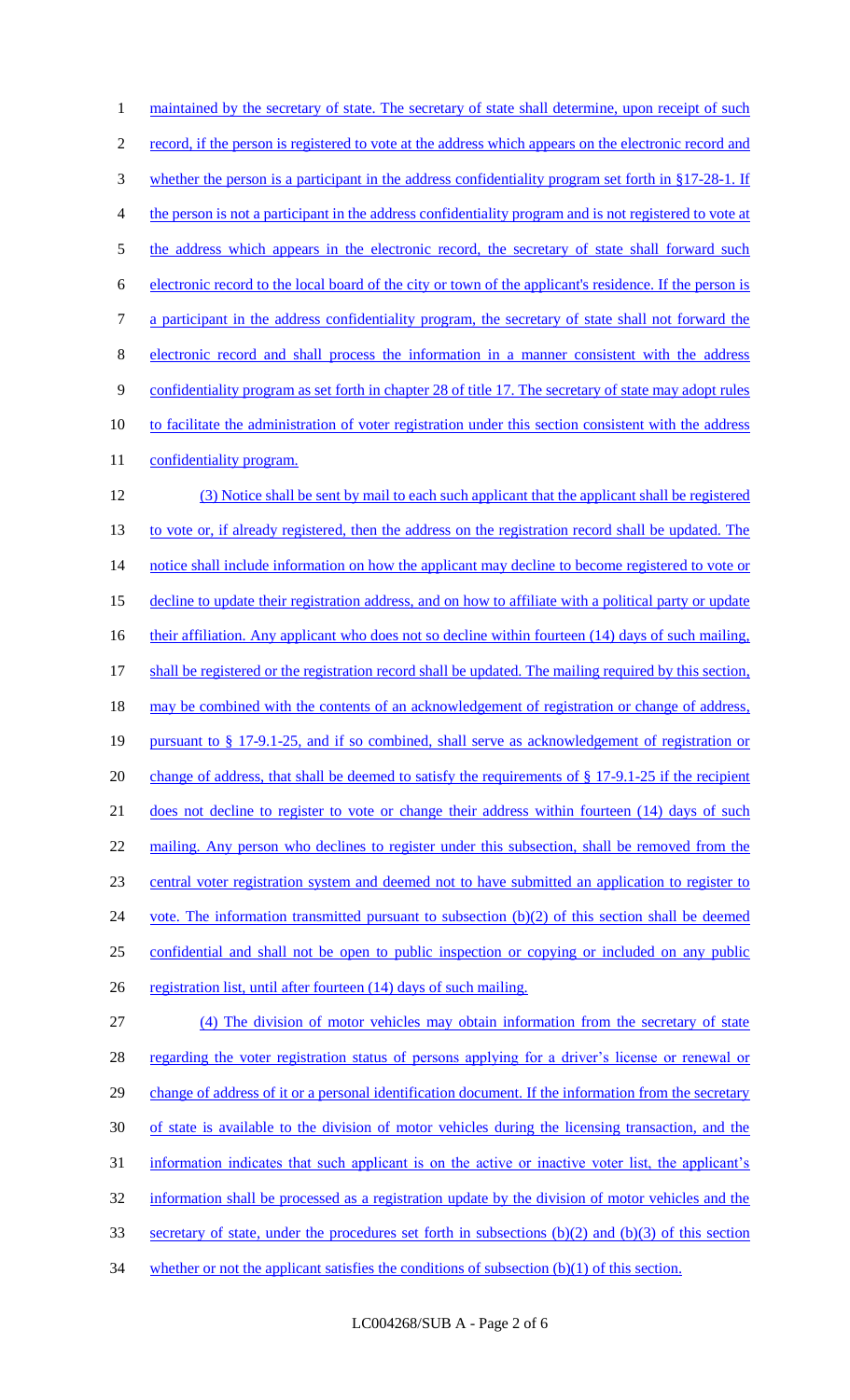(5) The procedures set forth in subsections (b)(1) through (b)(4) of this section shall not 2 apply to an applicant who is requesting or is renewing a license that contains the applicant's official business address, in lieu of a residence address, as provided in § 31-10-26(d). The division of motor vehicles shall provide such applicant with a voter registration opportunity, under the procedures set 5 forth in subsection (c) of this section.

 $6 \left( \frac{b}{c} \right)$  The division of motor vehicles shall identify each person applying for a driver's license or renewal of it or a personal identification document, who provides an identification document with such application, that does not demonstrate United States citizenship but does not demonstrate lack of United States citizenship, and who is of sufficient age to register to vote, and, 10 except as provided in subsection (b)(4) of this section, shall provide such person with an application 11 to register to vote under the procedures set forth in this subsection. The application to register to vote must be offered simultaneously with the application for the driver's license or renewal of it or personal identification document. Division of motor vehicles employees must provide to applicants for driver's licenses, license renewal, or personal identification documents the same level of assistance and instruction with respect to the application to register to vote as is provided with respect to the application for driver's licenses, renewal of the license, or personal identification documents; provided, that one signature may be sufficient on the application for driver's license, renewal of the license, or personal identification document and the application to register to vote. 19 The applicant shall be afforded the opportunity to decline to certify their United States citizenship 20 and choose to register to vote. If previously registered, the applicant shall be afforded the opportunity to change his or her address for voting purposes. In order to protect the privacy of those who do not wish to register to vote for any reason, the failure of an applicant for a driver's license or renewal of it or a personal identification document to register to vote may not be used for any purposes other than to determine the person's voter registration status.

 $\left(\frac{\Theta(d)}{1}\right)$  The voter registration application, pursuant to subsection (c) of this section, shall contain the registrant's name, residence address, mailing address if different from residence address, date of birth, and registrant's signature and date of affixation of signature, and may include any other information, certifications, and declarations, including those made under the penalty of perjury, that may be required by the state board in order to administer a single and unified system of voter registration in accordance with applicable state and federal laws that shall enable duly registered voters to vote in all elections in their respective voting districts including, elections for federal officers. The voter registration application must also include, in print identical to that used in the attestation portion of the form, the following:

(i) The penalties provided by law for submitting a false voter registration;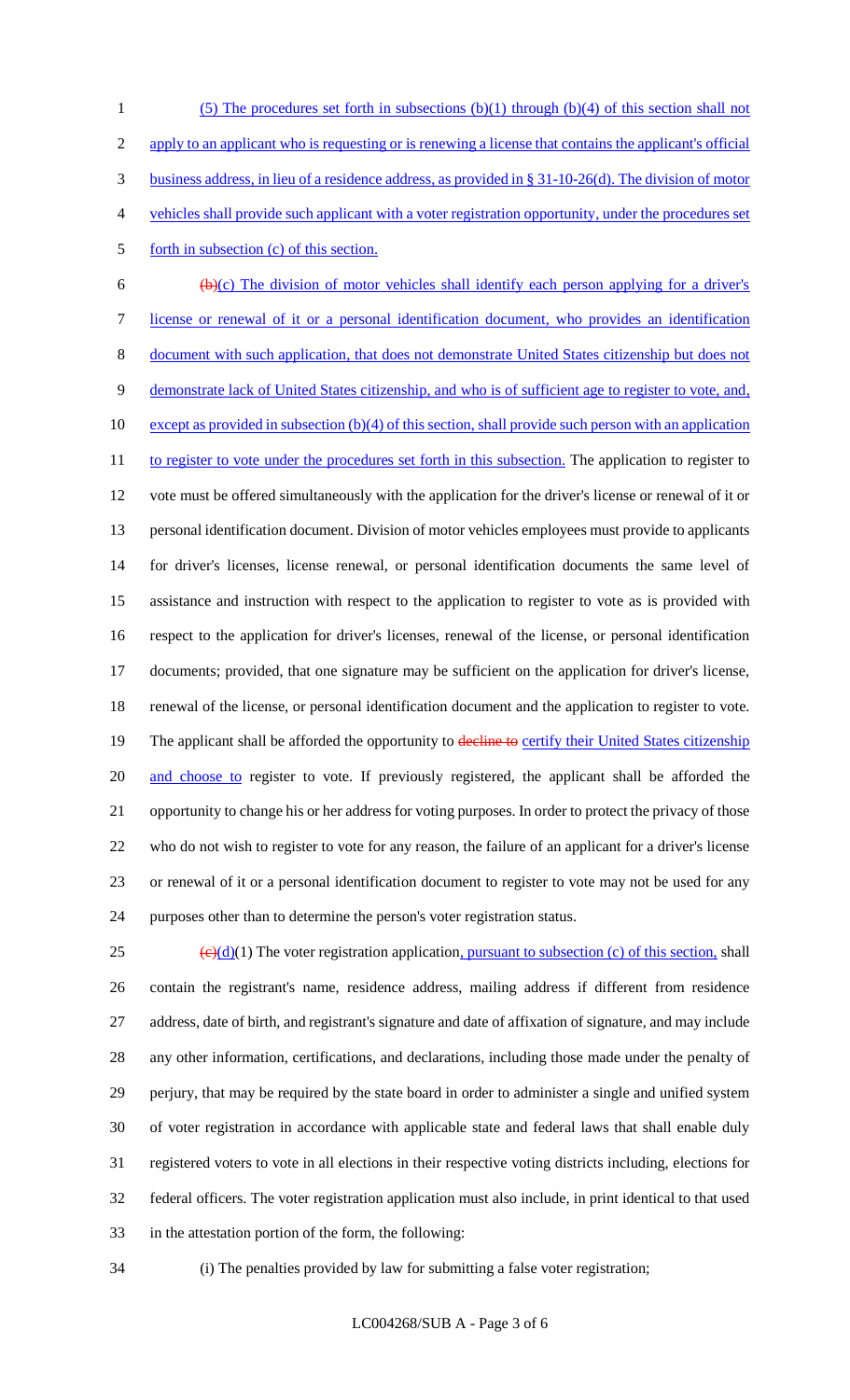(ii) A statement that, if the applicant declines to register to vote, his or her decision will remain confidential and be used only for voter registration purposes; and

 (iii) A statement that, if the applicant does register to vote, information regarding the office or branch of the division of motor vehicles to which the application was submitted will remain confidential, to be used only for voter registration purposes.

 (2) It shall be the responsibility of the division of motor vehicles to print and to have available at all times a sufficient number of voter registration forms in order to carry out the provisions of this section.

9 (d)(e) The completed voter registration application, pursuant to subsection (c) of this 10 section, shall be transmitted by the division of motor vehicles to the central voter registration system mandated pursuant to § 17-6-1.2 not later than the next business day after the date of acceptance by the division of motor vehicles. Transmission shall be made by electronic means as prescribed by the secretary of state, and shall be in an electronic form compatible with the voter registration system maintained by the secretary of state.

15  $\left(\frac{e}{f}\right)$  Any person who has fully and correctly completed an application to register to vote 16 at the division of motor vehicles <u>or whose record has been transferred, pursuant to subsection (b)</u> 17 of this section, is presumed to be registered as of the date of the acceptance of the registration by the division of motor vehicles, subject to verification of the registration by the local board as provided in § 17-9.1-25.

20  $(f)(g)$  Pursuant to § 17-9.1-11, the division of motor vehicles shall not transmit the voter registration of any applicant under the procedures set forth in subsection (c) of this section who 22 fails to certify that they are a citizen of the United States. Notwithstanding any other provision of law to the contrary, any applicant who provides an identification document that demonstrates a lack 24 of United States citizenship or who affirms that the applicant is not a United States citizen, shall not be offered an opportunity to register to vote, and the division of motor vehicles shall not transfer 26 the record of such applicant, pursuant to subsections (b) or (c) of this section. 27 (g)(h) If a person who is ineligible to vote becomes registered to vote pursuant to this

 section, that person's registration shall be presumed to be deemed officially authorized and not be deemed attributable to or the fault of that person. Notwithstanding the foregoing, anyone who knowingly and willfully provides false information pursuant to this section shall be subject to prosecution under § 17-9.1-12.

 $\frac{(\mathbf{h})(i)}{(\mathbf{h})(i)}$  The state board of elections shall have the authority to adopt regulations to implement and administer the provisions of this section, including all registrations taken at the division of motor vehicles.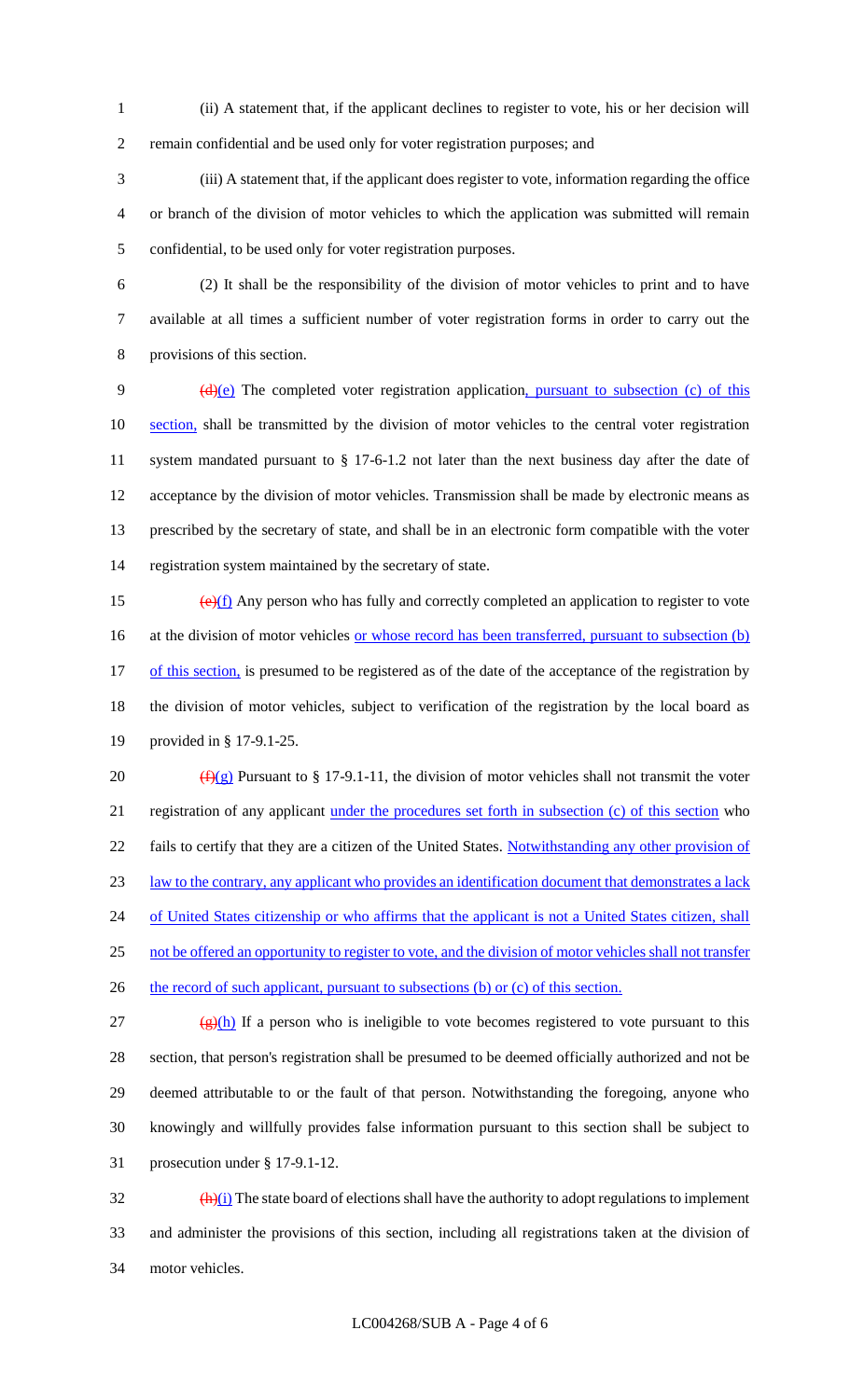| $\mathbf{1}$   | $(i)(i)(1)$ In accordance with Section 7 of the National Voter Registration Act of 1993, 52                                   |
|----------------|-------------------------------------------------------------------------------------------------------------------------------|
| $\overline{2}$ | U.S.C. § 20506, other Other applicable state, federal, local, or education government agencies that                           |
| 3              | the secretary verifies already collect documents that would provide proof of eligibility, including                           |
| 4              | age, citizenship, and residence address, may follow the procedures for automatic voter registration                           |
| 5              | enumerated for the division of motor vehicles as described in subsections (b) through $\left(\frac{d}{dx}\right)$ (f) of this |
| 6              | section, except that such agencies may verify citizenship by database matching or other means                                 |
| 7              | deemed reliable by the secretary of state, instead of verifying documents provided during a                                   |
| 8              | transaction.                                                                                                                  |
| 9              | (2) Any additional agencies that are designated for automatic registration must follow the                                    |
| 10             | rules and protocols established in this section for the division of motor vehicles.                                           |
| 11             | (3) Any additional agency that collects sufficient information to register to vote multiple                                   |
| 12             | individuals through one application for service, shall follow the procedures described in subsections                         |
| 13             | (b) through (f) of this section for each eligible individual on an application, except that each                              |
| 14             | individual shall be provided with a notice pursuant to subsection $(b)(3)$ of this section.                                   |
| 15             | (k) Other applicable state, local, or education agencies that do not fall under subsection (j)                                |
| 16             | of this section, but that the secretary of state verifies collect sufficient information to update the                        |
| 17             | address on existing registration records, may follow the procedures for automatic voter registration,                         |
| 18             | enumerated for the division of motor vehicles, as described in subsections (b) through (f) of this                            |
| 19             | section, for address updates only.                                                                                            |
| 20             | $\frac{f(x)}{g(x)}$ Effective date. The provisions of this section shall take effect thirty (30) days after                   |
| 21             | the administrator of the division of motor vehicles certifies in writing to the general assembly that                         |
| 22             | the Rhode Island motor vehicle licensing system (RIMS) computer system is capable of meeting                                  |
| 23             | the requirements set forth in this act. The administrator of the division of motor vehicles shall                             |
| 24             | consult with the secretary prior to making this determination about the computer system.                                      |
| 25             | SECTION 2. This act shall take effect upon passage.                                                                           |

 $=$ LC004268/SUB A ========